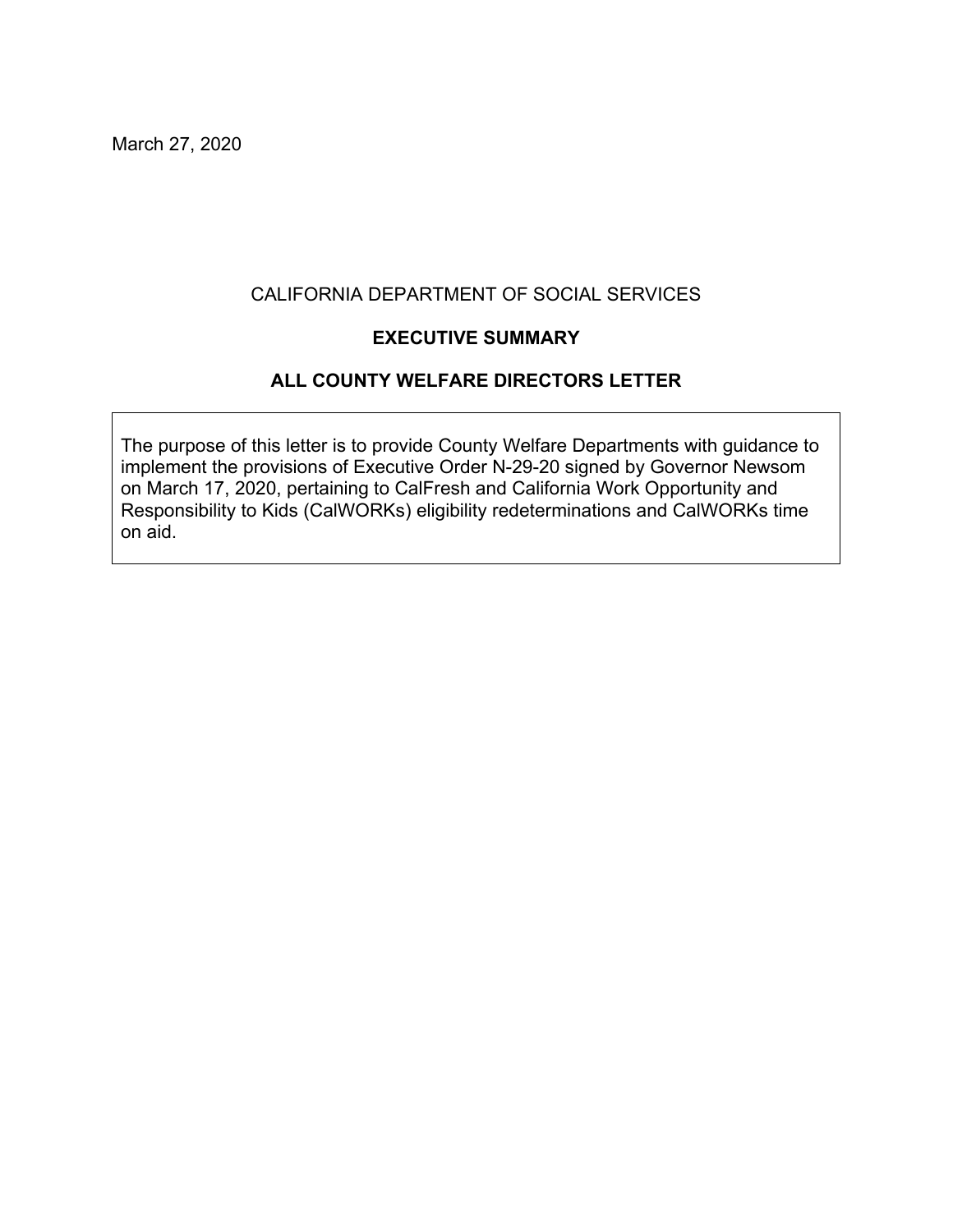





March 27, 2020

# ALL COUNTY WELFARE DIRECTORS LETTER

- TO: ALL COUNTY WELFARE DIRECTORS
- FROM: JENNIFER HERNANDEZ, DEPUTY DIRECTOR FAMILY ENGAGEMENT AND EMPOWERMENT DIVISION
- SUBJECT: CALFRESH AND CALIFORNIA WORK OPPORTUNITY AND RESPONSIBILITY TO KIDS (CALWORKS) IMPLEMENTATION OF EXECUTIVE ORDER N-29-20 REGARDING ELIGIBILITY REDETERMINATIONS AND TIME ON AID LIMITS
- REFERENCE: [EXECUTIVE ORDER N-29-20 SIGNED](https://www.gov.ca.gov/wp-content/uploads/2020/03/3.17.20-N-29-20-EO.pdf) MARCH 17, 2020; [TITLE](https://www.law.cornell.edu/cfr/text/45/264.1)  [45, CODE OF FEDERAL REGULATIONS \(CFR\) SECTION 264.1,](https://www.law.cornell.edu/cfr/text/45/264.1) AND [WELFARE AND INSTITUTIONS CODE \(WIC\) SECTION](https://leginfo.legislature.ca.gov/faces/codes_displaySection.xhtml?sectionNum=11265.&lawCode=WIC)  [11265,](https://leginfo.legislature.ca.gov/faces/codes_displaySection.xhtml?sectionNum=11265.&lawCode=WIC) [WIC SECTION 11265.1,](https://leginfo.legislature.ca.gov/faces/codes_displaySection.xhtml?sectionNum=11265.1.&lawCode=WIC) AND [WIC SECTION 11454.](https://leginfo.legislature.ca.gov/faces/codes_displayText.xhtml?lawCode=WIC&division=9.&title=&part=3.&chapter=2.&article=6.)

The purpose of this All County Welfare Directors Letter is to provide County Welfare Departments (CWDs) with guidance to implement the provisions of [Executive Order N-29-20](https://www.gov.ca.gov/wp-content/uploads/2020/03/3.17.20-N-29-20-EO.pdf) signed by Governor Newsom on March 17, 2020, pertaining to CalFresh and California Work Opportunity and Responsibility to Kids (CalWORKs) eligibility redeterminations and CalWORKs time on aid. This guidance is effective immediately for both CalFresh and CalWORKs.

In response to COVID-19 and to ensure that Californians are able to continue meeting their basic needs and maintaining their CalFresh and CalWORKs benefits, Executive Order N-29-20 provides authority for the California Department of Social Services to suspend redeterminations of eligibility and exempt months from the CalWORKs 48 month time clock. These changes are to be implemented for CalFresh and CalWORKs as follows:

- (1) Suspend the requirement to redetermine CalFresh and CalWORKs eligibility for the months of March, April, and May 2020; and
- (2) Exempt months or partial months of CalWORKs aid from being counted on the 48-month time clock through June 2020.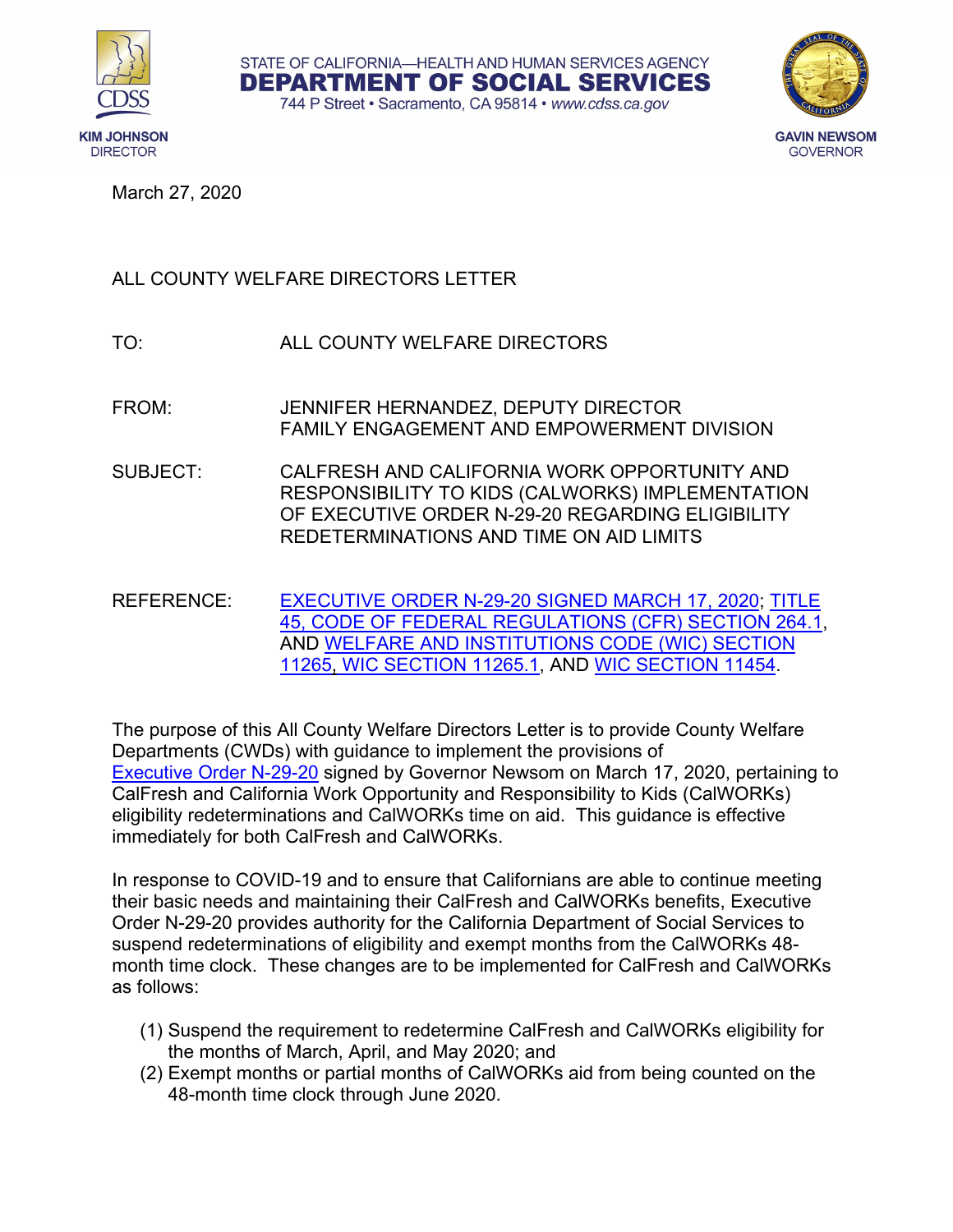All County Welfare Directors Letter Page Two

CalFresh has received approval from the U.S. Department of Agriculture to waive current federal regulations that require the submission of a periodic report (i.e., SAR 7) and recertification. The federal approval allows the State to provide households whose recertification requirement has been waived a new six-month certification period. For CalWORKs, there is no need for a federal waiver in order to effectuate the same policy changes because periodic reports and recertifications are implemented pursuant to state statutory authority.

Throughout this letter, the term "household" is used in reference to both a CalFresh household and a CalWORKs assistance unit. Similarly, the term "recertification" is used in reference to both a CalFresh recertification and a CalWORKs redetermination; the term "certification period" is used in reference to both a CalFresh certification period and a CalWORKs payment period; and the term "benefit" is used in reference to both a CalFresh allotment and a CalWORKs grant.

# **March CalFresh and CalWORKs SAR 7s**

The March SAR 7 reporting requirement has been retroactively waived for all households. This applies to all households, regardless of the length of their original certification period, including CalFresh households with a 24- or 36-month certification period.

Effective immediately, as many discontinuances as possible related to March SAR 7s have been or will be stopped through a Statewide Automated Welfare System (SAWS) automated process. For March SAR 7s that have already been processed, CWDs must manually rescind any discontinuances as a result of information reported on the SAR 7. For March SAR 7s that have already been processed and resulted in a benefit reduction, a benefit increase, or no change in benefits, the action on the case must not be changed and will remain the same.

Effective immediately, the CWDs must stop processing March SAR 7s.

Households whose SAR 7 is waived will continue to receive benefits in the amount they were eligible for the month the report was due. For example, the household will be issued the March benefit amount in April. The March benefit amount will continue through the remainder of the certification period unless the household completes a voluntary or mandatory report resulting in a benefit change, including but not limited to, a mandatory report of monthly gross income received over the Income Reporting Threshold (IRT) or a voluntary report of a decrease in income.

Households whose March SAR 7 is waived will complete the remainder of their originally assigned certification period. For example, a household assigned to a 12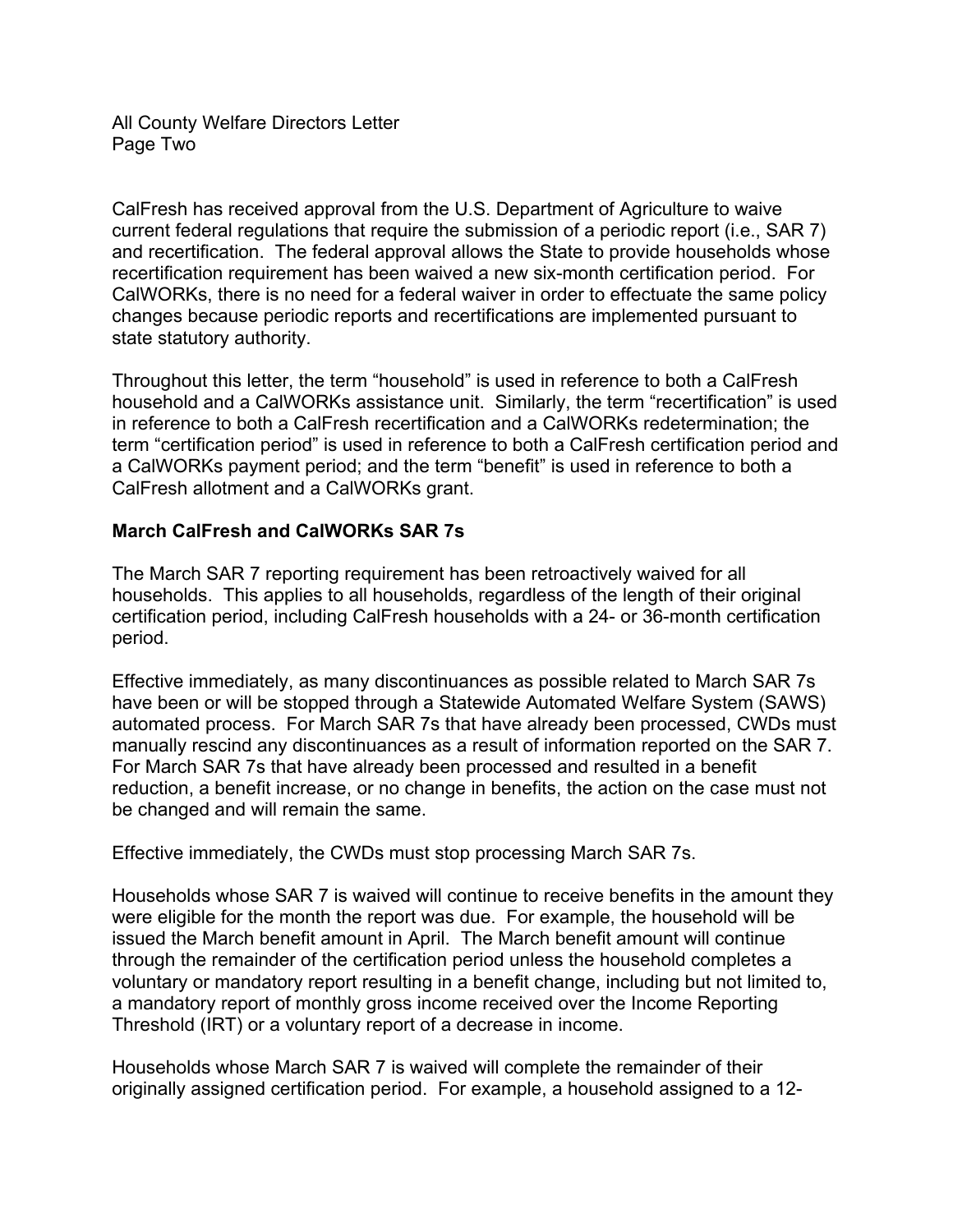All County Welfare Directors Letter Page Three

month certification period with a March SAR 7 deadline do not need to complete the SAR 7, but will complete their recertification as scheduled in September.

CalFresh households with a certification period length of 24 or 36 months with a March SAR 7 do not need to complete the March SAR 7, but will complete the remainder of their assigned certification period as originally scheduled. This applies whether the next report is a SAR 7 or recertification.

### **March CalFresh Recertifications and CalWORKs Redeterminations**

The March recertification requirement has been retroactively waived for all households. Households do not need to complete their originally scheduled recertification in March. Instead, households will be granted a new six-month certification period with a recertification due in September 2020. This applies to all households regardless of the length of their original certification period, including households with a 24- or 36-month certification.

Effective immediately, as many discontinuances as possible related to March recertifications have been or will be stopped through a SAWS automated process. For March recertifications that have already been processed, CWDs must manually rescind any discontinuances as a result of information reported at recertification. For March recertifications that have already been processed and resulted in a benefit reduction, a benefit increase, or no change in benefits and for which a certification period has already been assigned, the action on the case must not be changed and will remain the same.

Effective immediately, the CWDs must stop processing March recertifications.

Households whose March recertification is waived and who are granted a new sixmonth certification period will continue to receive benefits in the amount they were eligible for the month the recertification report was due. The household will be issued the March benefit amount in April. The March benefit amount will continue through the new six-month certification period unless the household completes a voluntary or mandatory report resulting in a benefit change, including but not limited to, a mandatory report of monthly gross income received over the Income Reporting Threshold (IRT) or a voluntary report of a decrease in income.

For example, a household assigned to a 12-month certification period with a March recertification that has been waived will be assigned a new six-month certification period and will complete their new recertification in September. CalFresh households with a certification period length of 24 or 36 months whose March recertification has been waived will also be assigned a new six-month certification period and will complete their new recertification in September.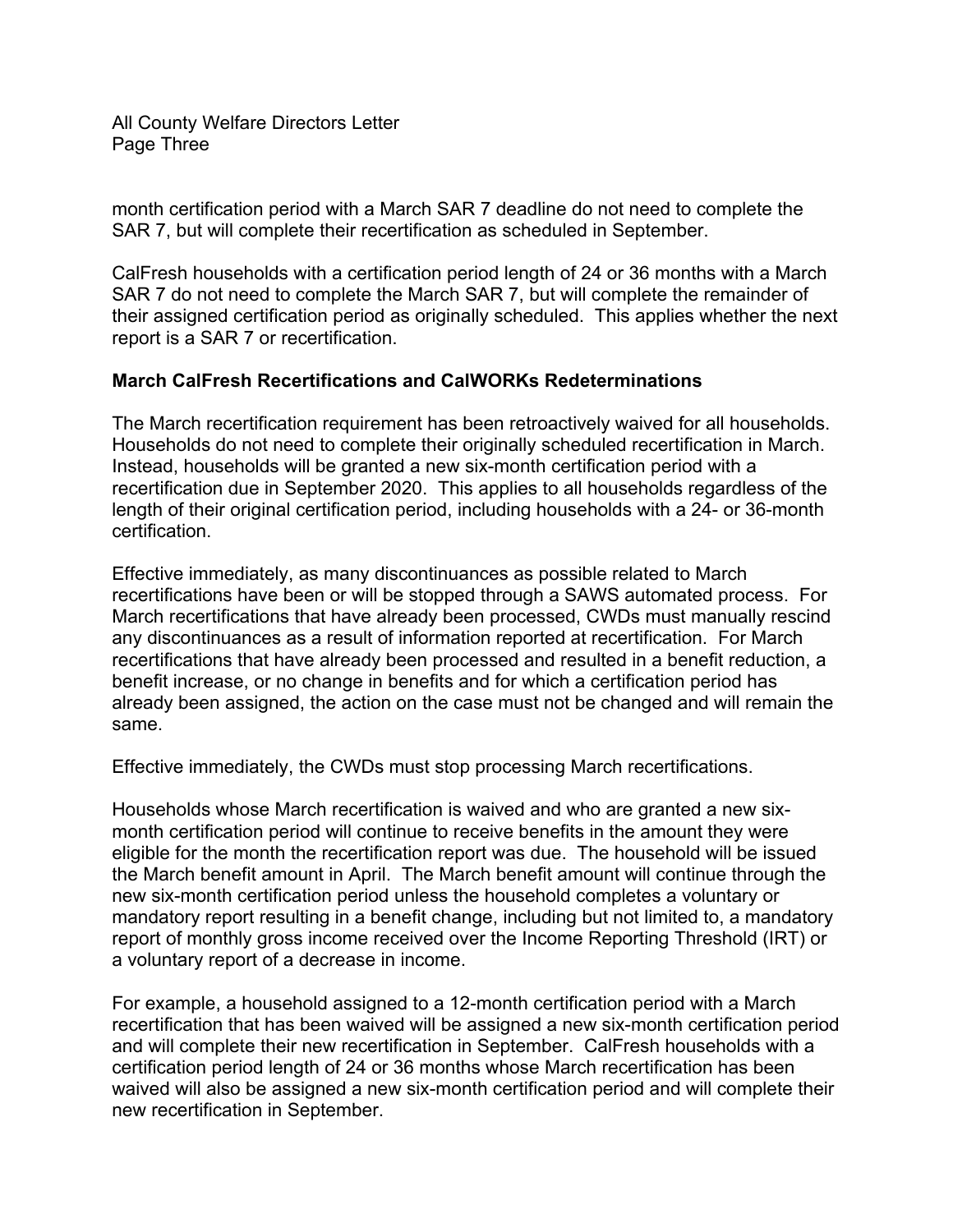All CalFresh households that are granted a new six-month certification period must be issued a notice informing them of their new six-month certification period and new recertification due date.

For all households, if at the time the new recertification is complete, the household is determined to be eligible for CalWORKs and/or CalFresh, the household will be assigned a certification period length based on existing policy for their household type.

# **April and May CalFresh and CalWORKs SAR 7s**

The April and May SAR 7 reporting requirement has been waived for all households. This applies to all households regardless of the length of their original certification period, including CalFresh households with a 24- or 36-month certification period.

The SAWS have stopped or will stop the mailing of April and May SAR 7s. The SAWS will record the SAR 7 as complete and received in the system so that the household will continue receiving benefits at the benefit amount the household was eligible to receive in either April or May, as applicable.

For households whose SAR 7 reporting requirement is waived, the household will complete the remainder of their existing certification period. During the remainder of their certification period, the household will be required to complete all mandatory reports and the household will complete a recertification at the end of the certification period, consistent with existing policy.

Note that the waiver of the SAR 7 reporting requirement does not change the length of the household's originally assigned certification period. Households whose April or May SAR 7 reporting requirement is waived will complete the remainder of their originally assigned certification period. For example, a household assigned a 12-month certification period with an April or May SAR 7 that has been waived will complete their recertification in October or November, respectively.

CalFresh households with a certification period length of 24 or 36 months whose April or May SAR 7 is waived will complete the remainder of their originally assigned certification period as originally scheduled. This applies whether the next report is a SAR 7 or recertification.

If a household inadvertently submits a SAR 7 in April or May, the CWD must disregard the report. The CWD does not need to image or otherwise document in the case record any SAR 7 received during this period.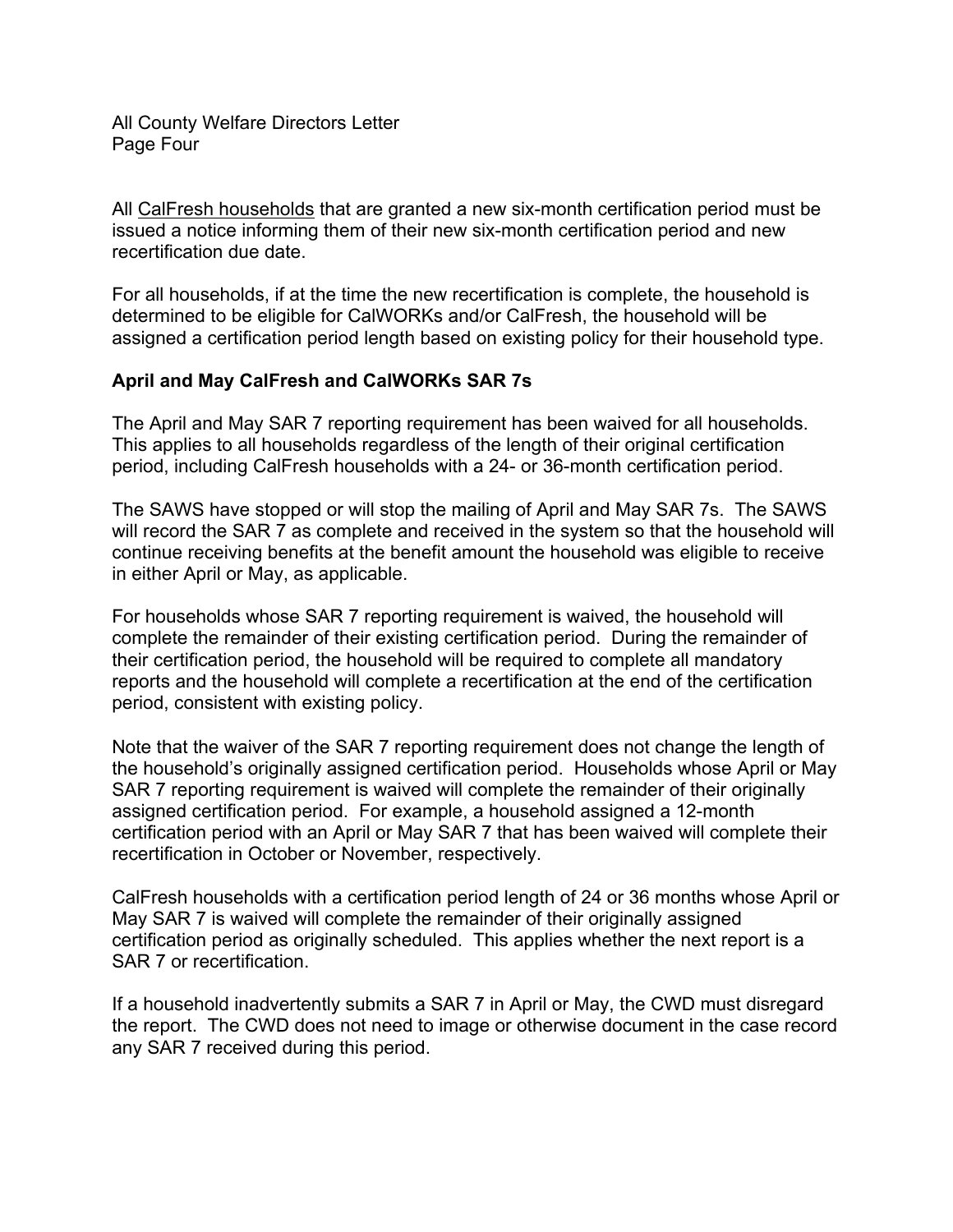All County Welfare Directors Letter Page Five

### **April and May CalFresh Recertifications and CalWORKs Redeterminations**

The April and May recertification requirement has been waived for all households. Households do not need to complete their originally scheduled recertification in April or May. Instead, households will be granted a new six-month certification period with a recertification due in October or November, respectively. This applies to all households regardless of the length of their original certification, including CalFresh households with a 24- or 36-month certification.

The SAWS will stop the mailing of May recertification packets (April recertification packets have already been mailed at the time of publication of this letter). The SAWS will record the recertification as complete and received in the system so that the household will continue receiving benefits at the benefit amount the household was eligible to receive in the submit month.

Households whose April or May recertification is waived and who are granted a new sixmonth certification period will continue to receive benefits in the amount they were eligible for the month the report was due. The household will be issued the April or May benefit amount in May or June, as applicable. The April or May benefit amount will continue through the remainder of the extended certification period unless the household completes a voluntary or mandatory report resulting in a benefit change, including but not limited to, a mandatory report of monthly gross income received over the Income Reporting Threshold (IRT) or a voluntary report of a decrease in income.

For example, a household assigned to a 12-month certification period with an April recertification that has been waived will be assigned a new six-month certification period and will complete their new recertification in October. CalFresh households with a certification period length of 24 or 36 months whose April recertification has been waived will also be assigned a new six-month certification period and will complete their new recertification in October.

All CalFresh households that are granted a new six-month certification period must be issued a notice informing them of their new certification period and new recertification due date.

For all households, if at the time the recertification is complete, the household is determined to be eligible for CalWORKs and/or CalFresh, they will be assigned a certification period length based on their household type, as normal. If a household inadvertently submits a recertification packet in April or May the CWD must disregard the report. The CWD does not need to image or otherwise document in the case record any recertification packet received during this period.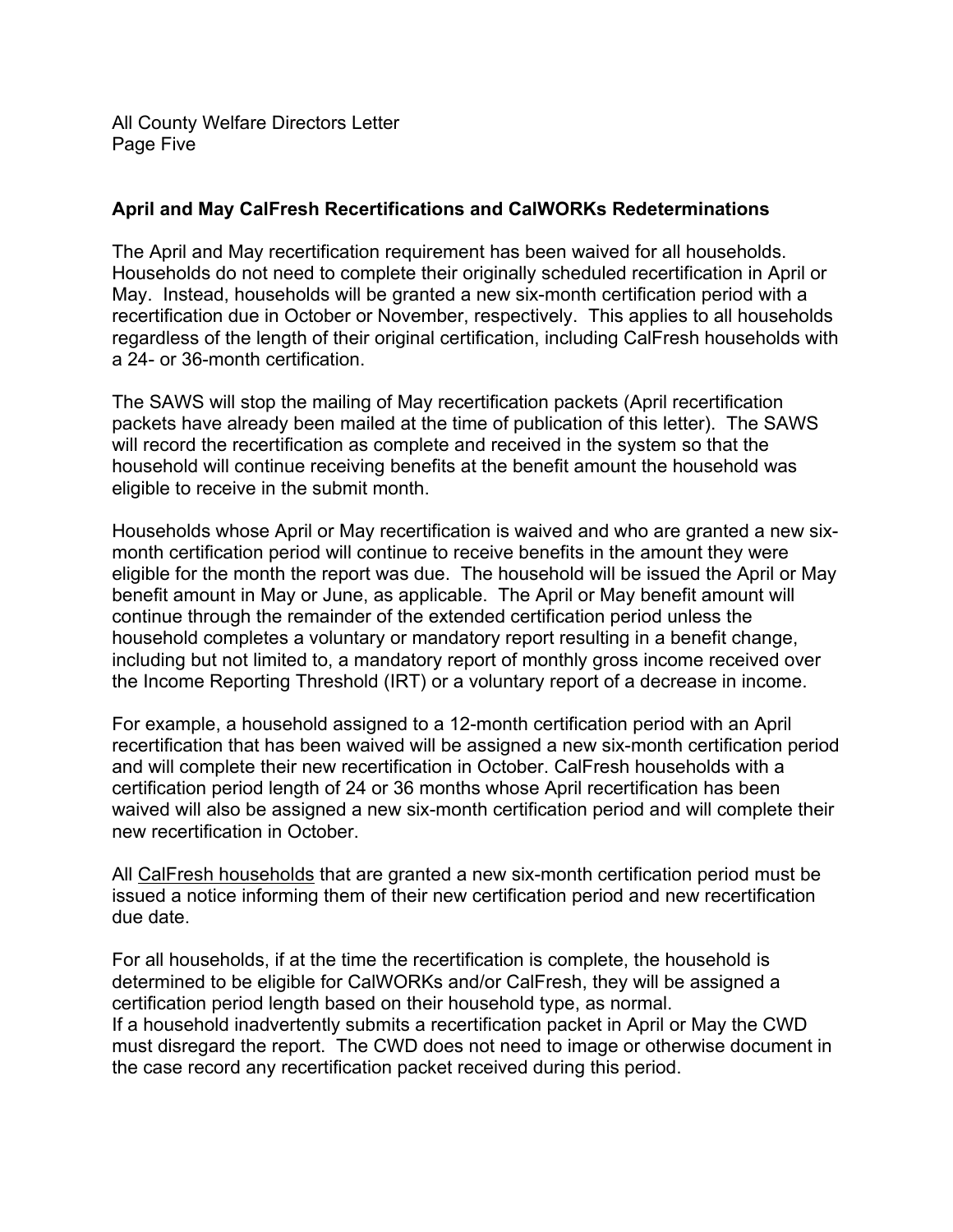All County Welfare Directors Letter Page Six

### **Transitional CalFresh Households**

The guidance outlined above does not apply to Transitional CalFresh (TCF) households. A TCF household whose recertification is due in March, April, or May will need to complete their recertification as originally scheduled. To avoid any unnecessary disruptions in CalFresh benefits for TCF households who have a recertification due in March, April and May, CWDs should attempt to contact any TCF household that does not respond in a timely manner to their recertification packet and who is therefore at risk of not transitioning to the regular CalFresh benefits for which they may be eligible.

The CDSS will provide the CWDs and the SAWS guidance regarding TCF March recertifications as soon as administratively feasible.

Note that CWDs who use an imaging system that triggers automated business processes should only image documents for TCF recertifications during the months of March, April and May, to avoid triggering those business processes for regular CalFresh cases.

#### **CalWORKs Time on Aid Exemption**

Executive Order N-29-20 exempts any month or partial months in which CalWORKs aid or services are received from being counted to the 48-month time clock. This exemption will be applied beginning March 1 through June 30. This exemption is not to be applied if it will exceed the federal time limits set forth in Title 45 of the CFR, Section 264.1.

The SAWS has stopped all discontinuances set to occur for March, April, May and June tied to exceeding the 48-month time limit.

This directive applies to all current CalWORKs recipients (not just those approaching the 48-month time limit), so exemptions must be applied to all CalWORKs recipients' 48-month time-on-aid clocks for March, April, May and June 2020. The CDSS is working with the Welfare Data Tracking Implementation Project to reinstate the CalWORKs Time Limit Good Cause Exemption related to a "Lack of Supportive Services available from the county" to be used during this period (see Attachment).

Please note that the Executive Order only suspended any month in which CalWORKs aid or services *are received* from counting towards the CalWORKs 48-month time limit. Therefore, any former CalWORKs recipient who was discontinued due to reaching 48 cumulative and countable months of aid must meet a CalWORKs exception (time limit extender) in order to be added back to an assistance unit (AU).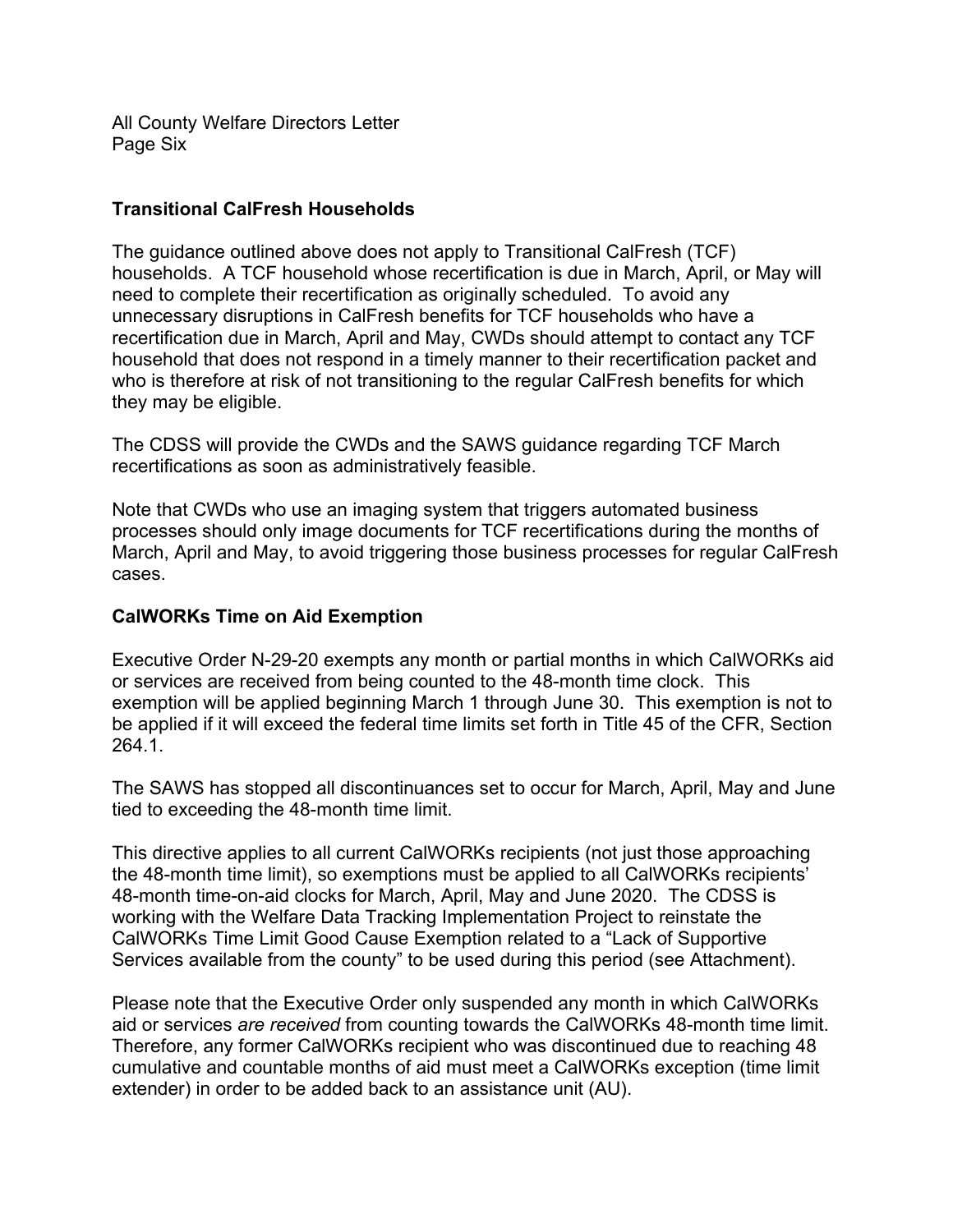All County Welfare Directors Letter Page Seven

CWD staff who are processing cases should stop manually applying discontinuances for exceeding the 48-month time limit in March, April, May or June. Cases that have already been discontinued for exceeding the time limit in the month of March should be reinstated through June as soon as possible. Counties are also reminded to review whether the recipient's time limit exemption for this period was properly applied at application, redetermination, and when the 42nd and 46th month was reached.

### **Client Communication**

The CWDs should implement mass informing practices to communicate this change to households. CWDs should considering including a message like the following on their websites, social media, Interactive Voice Response Systems, and other client communication tools, as soon as possible:

Attention: All CalWORKs and CalFresh Recipients

In response to COVID-19, your CalWORKs and CalFresh Benefits will continue with no changes for March, April, May, and June 2020. This means that if your semiannual report form (SAR 7) or annual renewal was due in March, April, or May 2020, you do not have to turn it in or complete your interview. If you have turned in your March SAR 7 or renewal paperwork already, it will not be processed, and nothing will change. If your SAR 7 or renewal paperwork included information that would make your benefits go up, please call the county to report this information over the phone.

You must report if your gross monthly income goes over your family's Income Reporting Threshold (IRT). Also, if you report that your income has gone down, your benefit amount may go up. Call the county to find out what your IRT is, to report if your income goes down, or if you have any questions about your case.

If you have any questions or need additional guidance regarding the information in this letter, contact:

For CalWORKs, the Early Engagement and Eligibility Bureau at (916) 654-1322.

For CalFresh, the CalFresh Policy Bureau at (916) 651-8047.

Attachment